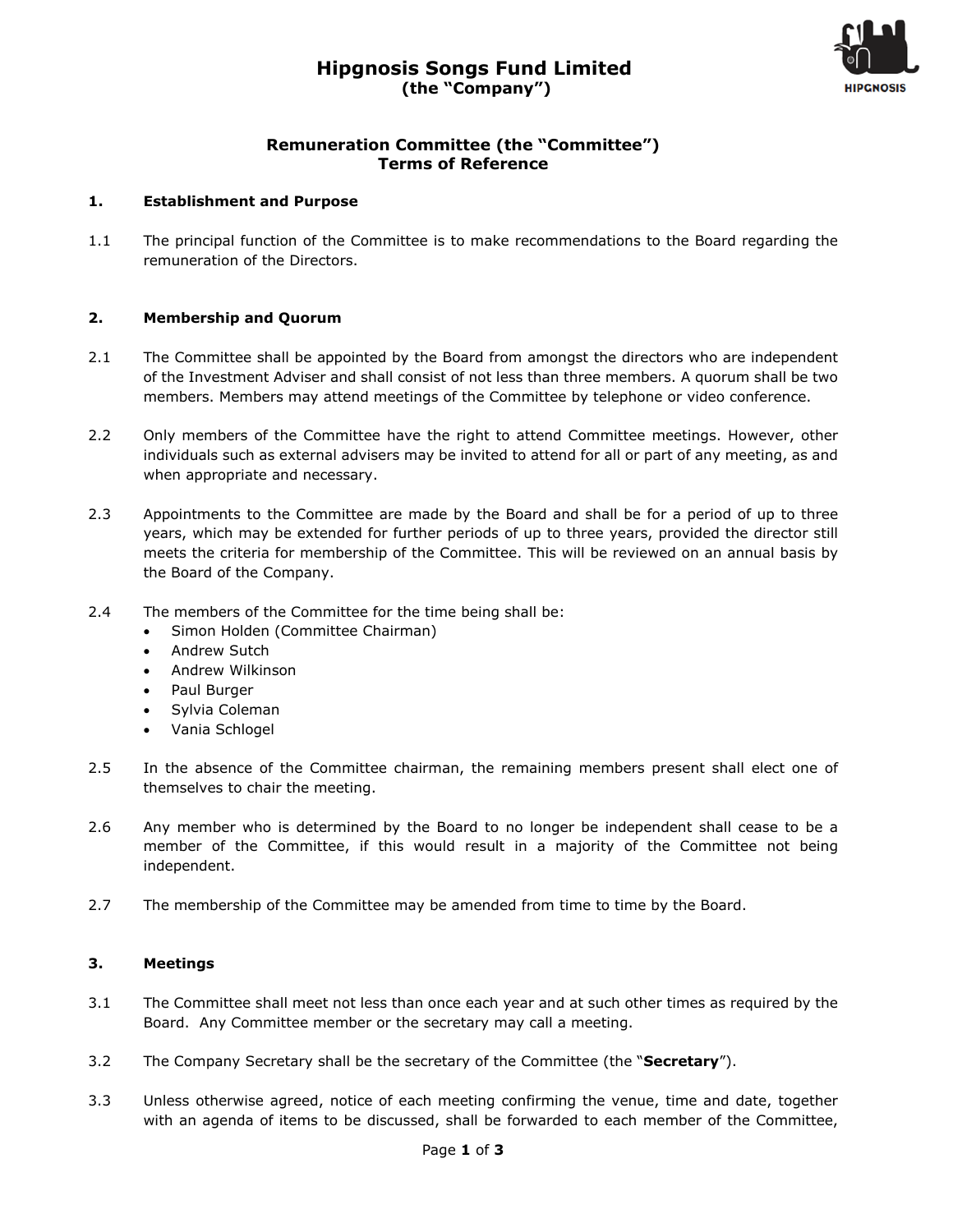## **Hipgnosis Songs Fund Limited (the "Company")**



any other person required to attend and all other non-executive directors, at least five working days before the date of the meeting. Supporting papers shall be sent to Committee members and to other attendees as appropriate, at the same time.

#### **4. Minutes of Meetings**

- 4.1 The Company Secretary shall minute the proceedings and resolutions of all Committee meetings, including the names of those present and in attendance. The Secretary shall ascertain, at the beginning of each meeting, the existence of any conflicts of interest and minute them accordingly.
- 4.2 Draft minutes of Committee meetings shall be circulated promptly to all members of the Committee. Once approved, minutes should be circulated to all other members of the Board unless it would be inappropriate to do so.

#### **5. Authority**

- 5.1 The Committee is authorised by the Board to investigate and review any matter within its terms of reference and to consider any matter the Committee deems relevant to the discharge of its duties.
- 5.2 The Committee may obtain, at the Company's expense, outside legal or other independent professional advice and to secure the attendance of outsiders with relevant experience and expertise if it considers this necessary.

#### **6. Duties**

- 6.1 The duties of the Committee shall be:
	- (a) to determine and agree with the Board and Chairs of the relevant committees, the remuneration of the Company's Chair, and Non-Executive Directors;
	- (b) in determining such remuneration, to take into account all factors which it deems necessary including any relevant legal requirements, the provisions and recommendations in the AIC Code of Corporate Governance and the UK Listing Authority's Listing Rules and associated guidance; and
	- (c) to obtain reliable, up-to-date information about remuneration in other comparable companies noting the Terms of Reference of the Nomination Committee, which gives it the ability to use external advisers.
- 6.2 Amendments may be made to the duties of the Committee by the Board from time to time.

#### **7. Reporting Procedures**

- 7.1 The Committee Chair shall report to the Board on its proceedings after each meeting on all matters within its duties and responsibilities.
- 7.2 The Committee shall make whatever recommendations to the Board it deems appropriate on any area within its remit where action or improvement is needed.
- 7.3 A report on the Committee's processes and activities shall be disclosed in the Annual Report.